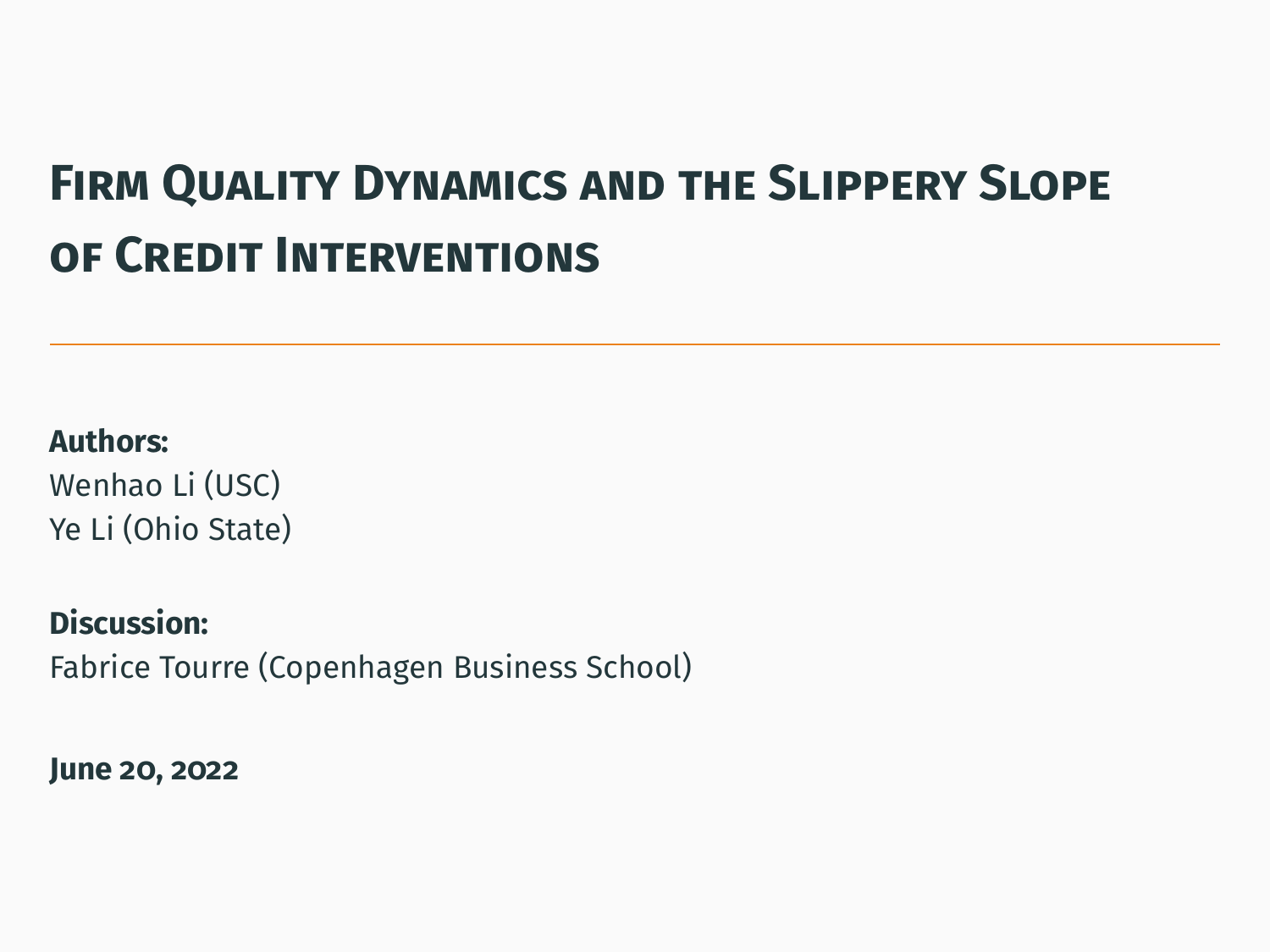## Motivating question

• Distortions arising from capital injections by government onto firm quality distribution during crisis times

## What the paper does

- "GE" model where main focus is on *AK* firms (type "*H*" and "*L*")
- investment as in Q-theory , subject to collateral constraint
- Crisis: aggregate shocks, with heterogeneous destruction of capital
- Government support via equity funding w/o price discrimination

#### Key take-aways

- Two sources of "cleansing" effects in laissez-faire
- Government intervention:
	- beneficial effect onto *aggregate* capital stock;
	- detrimental effect onto *composition* of capital
- Government distortion amplified via GE impact on capital prices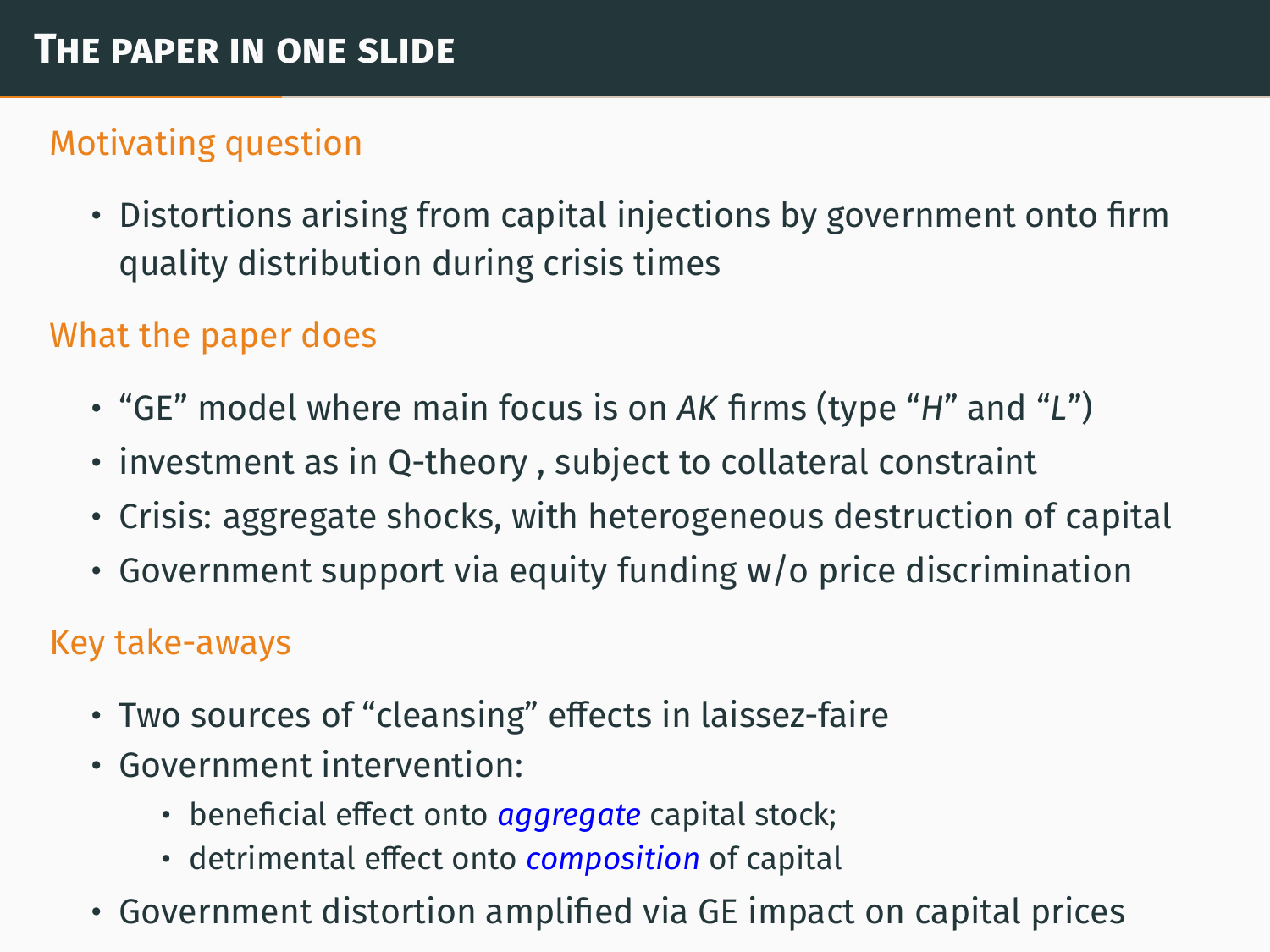- Representative risk-neutral household consuming and investing
- $\bullet$  *AK* Firms of two types: A $^{\mathsf{H}}>$  A<sup>L</sup>; investment technology F $(\cdot)$
- Investment opportunities  $\omega$  (idiosyncratic) Poisson rate  $\lambda_I$
- $\bm{v}$  Ideal investment  $\vec{v}_t^j := \left( F' \right)^{-1} (1/q_t^j);$  actual investment  $x_t^j$
- Friction  $x_t^j \leq \chi q_t^j$  not binding in normal times
- Number of shares issued to private sector  $R^j_{M,t}(x^j_t) = x^j_t/q^j_t$
- Crisis @ (aggregate) Poisson rate λ; *u<sup>t</sup>* ∼ *G*(·) capital destroyed
- Crisis investment:  $\iota_t^j(u_t) = x_t^j(u_t) + g_t^j(u_t)$
- Friction  $x_t^j \leq \chi q_t^j$ (1  $\tilde{u}$ ) binding for some firms during crisis
- $\bullet$  Number of shares issued to government  $R_{G,t}^{j}(g_{t}^{j}(u_{t}))=g_{t}^{j}(u_{t})\gamma_{t}$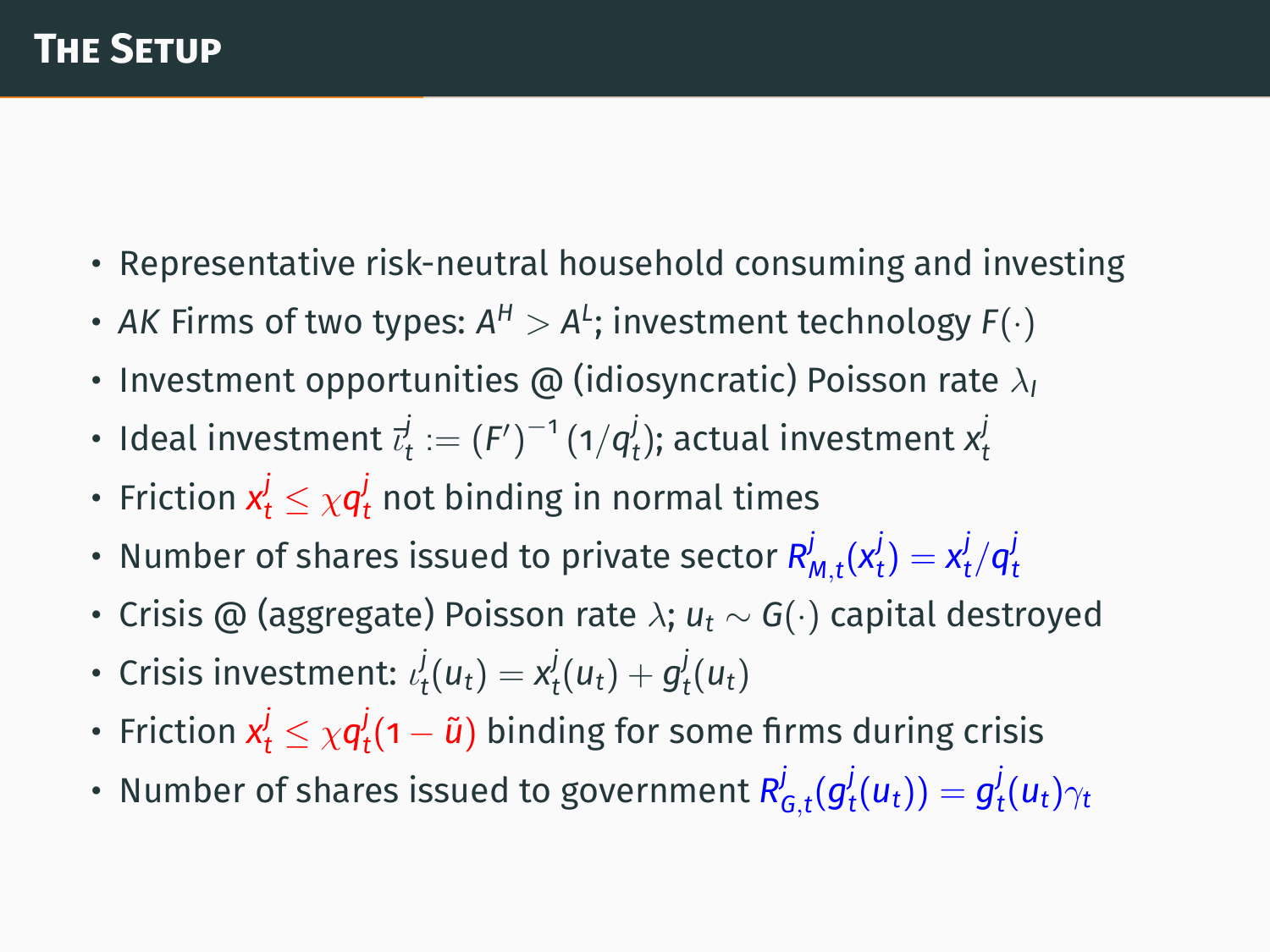## **Preliminary Comments on the Setup**

- Title: "credit interventions"; in model, firms financed with equity only
- Crisis
	- Infinitessimally short crisis duration
	- Investment "boom" during crisis as all firms get to invest
	- How about Markov switching model with 2 states ("G" and "B")?
- Government capital pricing is not type-specific;
	- Legit to assume cannot observe firm type
	- However, quantity of funding demanded by firms reveals firm type
	- Intervention where pricing is function of funding requested?
- Non-stationary equilibrium; in the long run, *L* firms "die"
	- Welfare analysis tricky to interpret, as dependent on the Markov state
	- Depending on speed of dynamic system, policy analysis not relevant in the long-run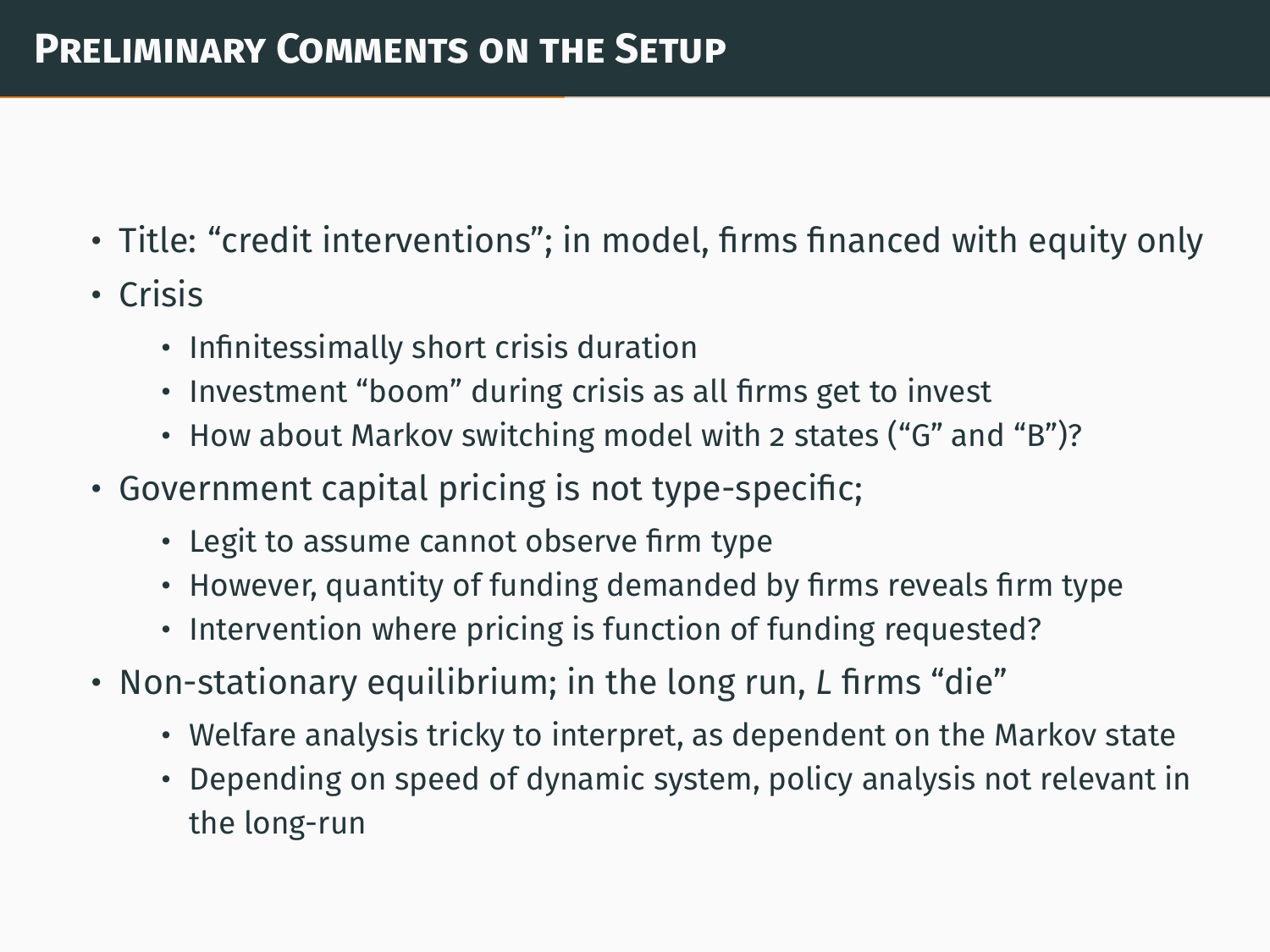## **Cleansing Effect**

• Law of motion for capital  $K_t$  and quality distribution  $\omega_t = \frac{K_t^H}{K_t^H + K_t^L}$ *t*

$$
\frac{dK_t}{K_{t-}} = \lambda_l \left( \omega_{t-} F \left( \overline{\iota}_{t-}^H \right) + (1 - \omega_{t-}) F \left( \overline{\iota}_{t-}^L \right) \right) dt + \left( \omega_{t-} \Delta_t^H + (1 - \omega_{t-}) \Delta_t^L \right) dN_t
$$
\n
$$
\frac{d\omega_t}{\omega_{t-}} = \underbrace{\lambda_l (1 - \omega_{t-}) \left( F \left( \overline{\iota}_{t-}^H \right) - F \left( \overline{\iota}_{t-}^L \right) \right) dt}_{\text{cleansing during normal time}} + \underbrace{\left[ \frac{1 + \Delta_t^H}{\omega_{t-} (1 + \Delta_t^H) + (1 - \omega_{t-}) (1 + \Delta_t^L)} - 1 \right] dN_t}_{\text{cleaning during crisis times}}
$$

**COLLING** CLIPS CHILES

- Cleansing effect (1) via  $q_t^H > q_t^L \Rightarrow x_t^H > x_t^L$
- $\bullet$  Cleansing effect (2) via  $\uparrow u \Rightarrow$   $x_t(u)\downarrow$  (remember  $x^j\leq \chi q^j$ (1  $\widetilde{u}$ ))
- Cleansing  $\Rightarrow \omega_t$  drifts up (normal times) and jumps up (crisis times)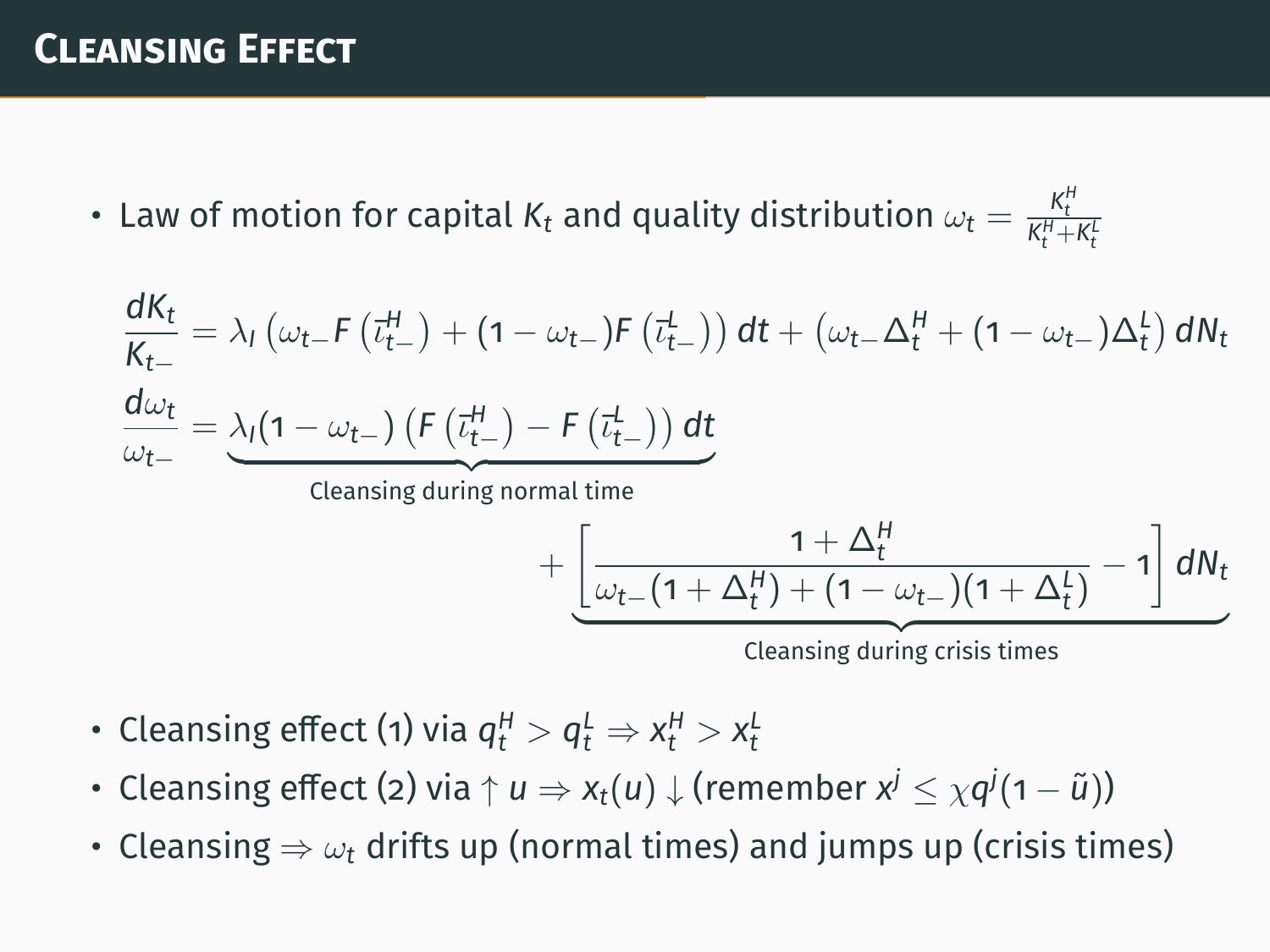• With government, investment optimization is (typo in (23)?)

$$
\max_{x,g} \left[ q_t^j F(x+g) - x - q_t^j \gamma_t g \right] k_t^j
$$
  
s.t. 
$$
x \leq \chi q_t^j (1 - \tilde{u})
$$

- Investment depends on pricing of government funding  $\gamma_t \lessgtr 1/q_t^j$ 
	- under-priced: no private sector funding and investment  $>$  laissez-faire
	- $\cdot$  fairly-priced: investment  $=$  laissez-faire
	- over-priced:
		- $\cdot$  low  $\tilde{u}$ : only private sector funding and investment  $=$  laissez-faire;
		- intermediate  $\ddot{u}$ : only private sector funding and investment < laissez-faire;
		- high  $\tilde{u}$ : both types of funding and investment < laissez-faire.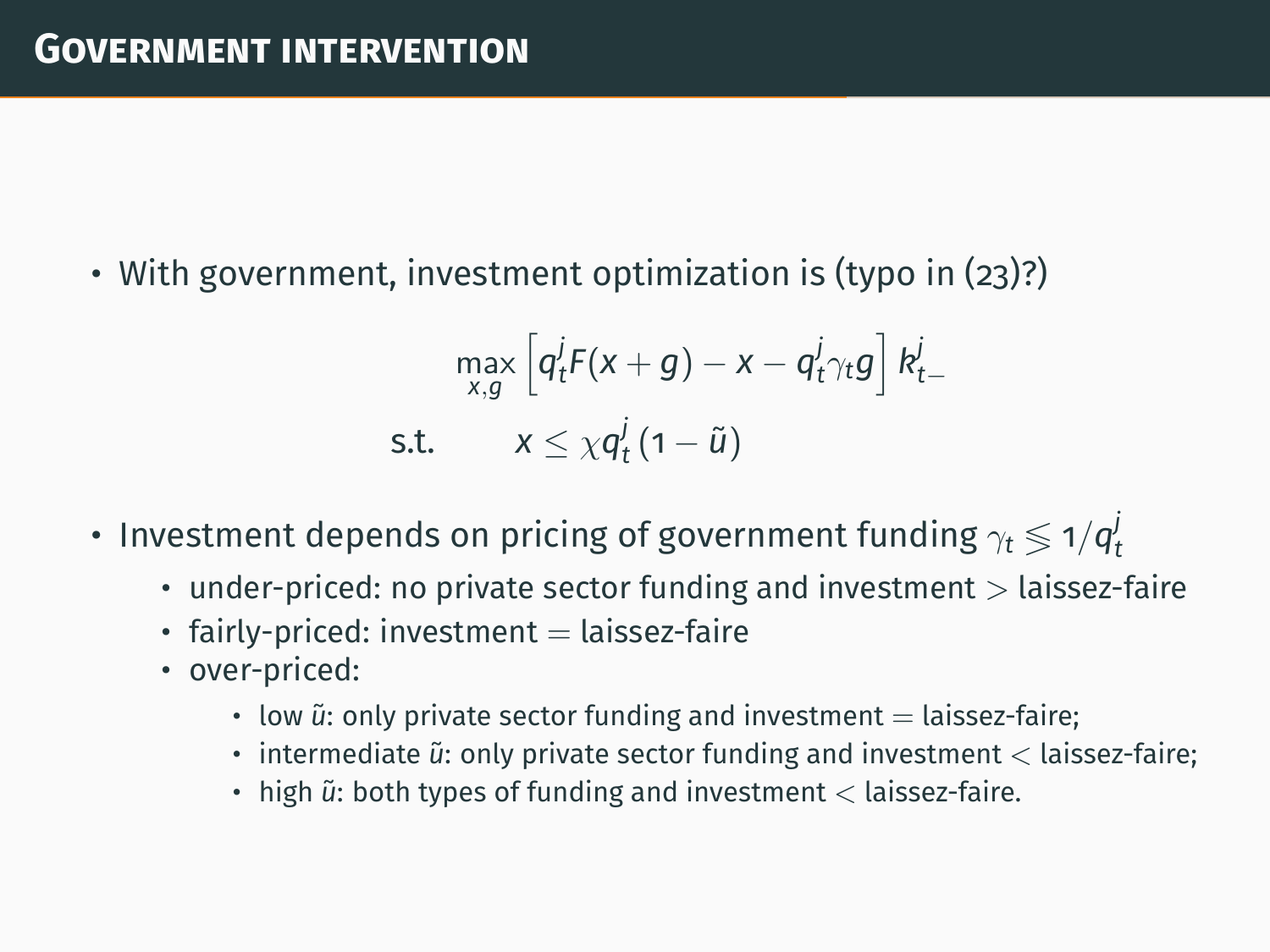- $\bm{\cdot}$  With intervention  $\gamma \in [1/q^{\mathsf{H}},1/q^{\mathsf{L}}],$  government funding is:
	- underpriced for *L* firms ⇒ investment 100% funded by government
	- overpriced for *H* firms ⇒ investment funded by mix of private and public sector (depending on shock  $\tilde{u}$ )
- Government funding reduces cleansing effect:
	- *L* firms rely 100% on gvt funding so collateral constraint non-binding
	- $\cdot$  increase in  $q^{\scriptscriptstyle L}$   $>$  increase in  $q^{\scriptscriptstyle H}$
- Cheaper funding ( $\downarrow \gamma$ ) leads to
	- ↑ ∆*<sup>K</sup>* (i.e. higher aggregate capital) *but*
	- $\boldsymbol{\cdot}\downarrow\Delta^{\omega}$  (i.e. worse capital quality)
	- $\Rightarrow$  trade-off, optimal policy depends on firm quality distribution  $\omega$
- Government can price-discriminate:
	- As if collateral constraint is eliminated
	- First best achieved
	- Cleansing effect weaker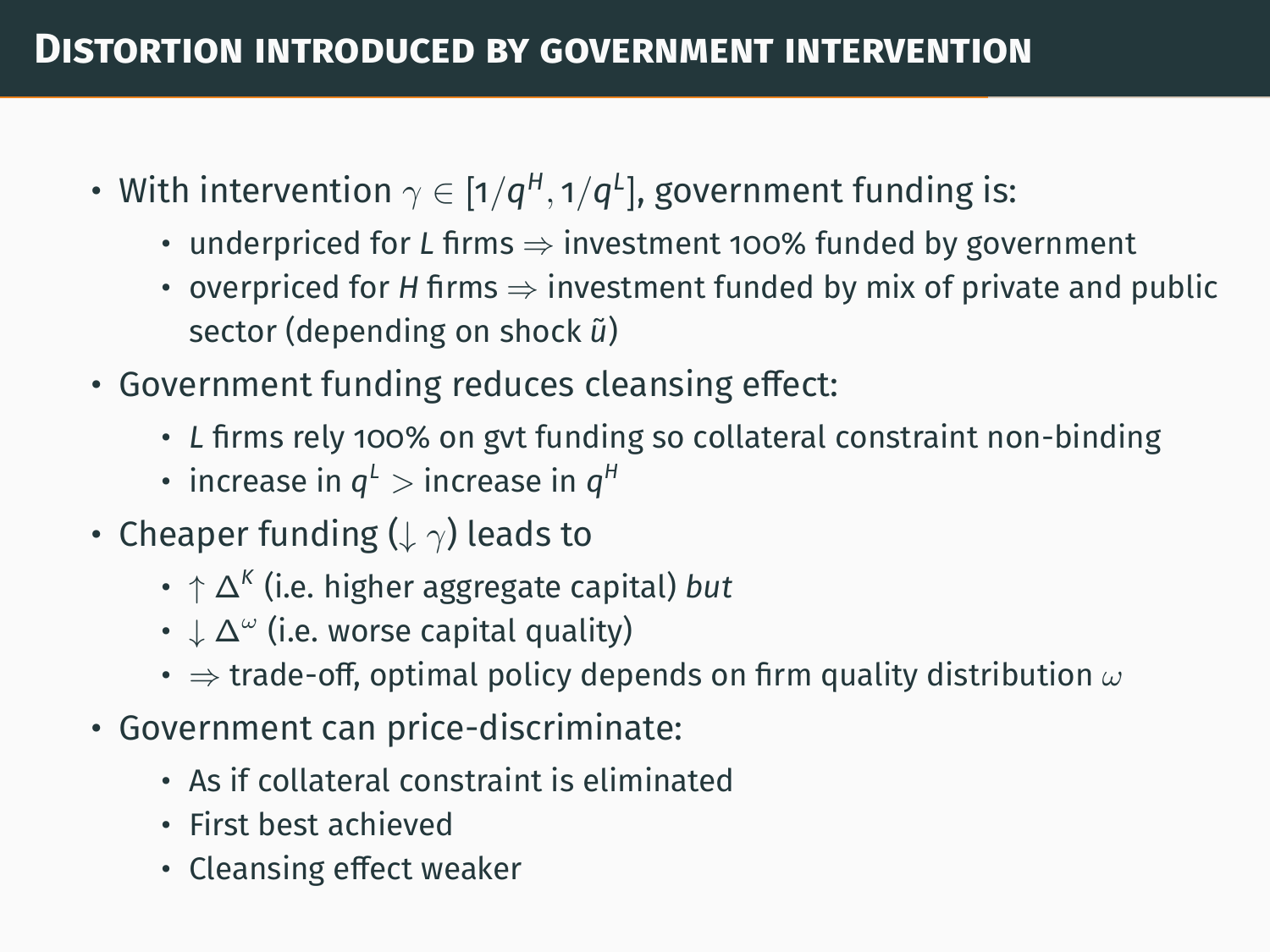## **Other themes**

## Welfare

- Welfare  $W(\omega)K$  depends on the initial firm quality distribution  $\omega$ ; ideally, build a stationary model so that you can evaluate  $\mathbb{E}[W(\omega)K]$
- Dynamic interventions with  $\gamma_t = \gamma(\omega_t)$ : government pricing is conditional on the firm quality distribution
	- How does that work when the government cannot observe types?
	- Dynamic  $\gamma$  optimization not too different from static optimization. Why?
	- Welfare improvements are minuscule. Why?
	- Why not focusing on  $\gamma(q_t)$ ?

## Cash holdings

- Decision to hold cash depends on costs/benefits
	- Cash incurs a carry cost
	- Cash relaxes the investment collateral constraint
- Only *H* firms store cash (during crisis, *L* firms rely on government)
- Accumulation of cash? Capital convertible into cash?
- Sensitivity to the return on cash *r<sup>c</sup>* vs. discount rate *r*